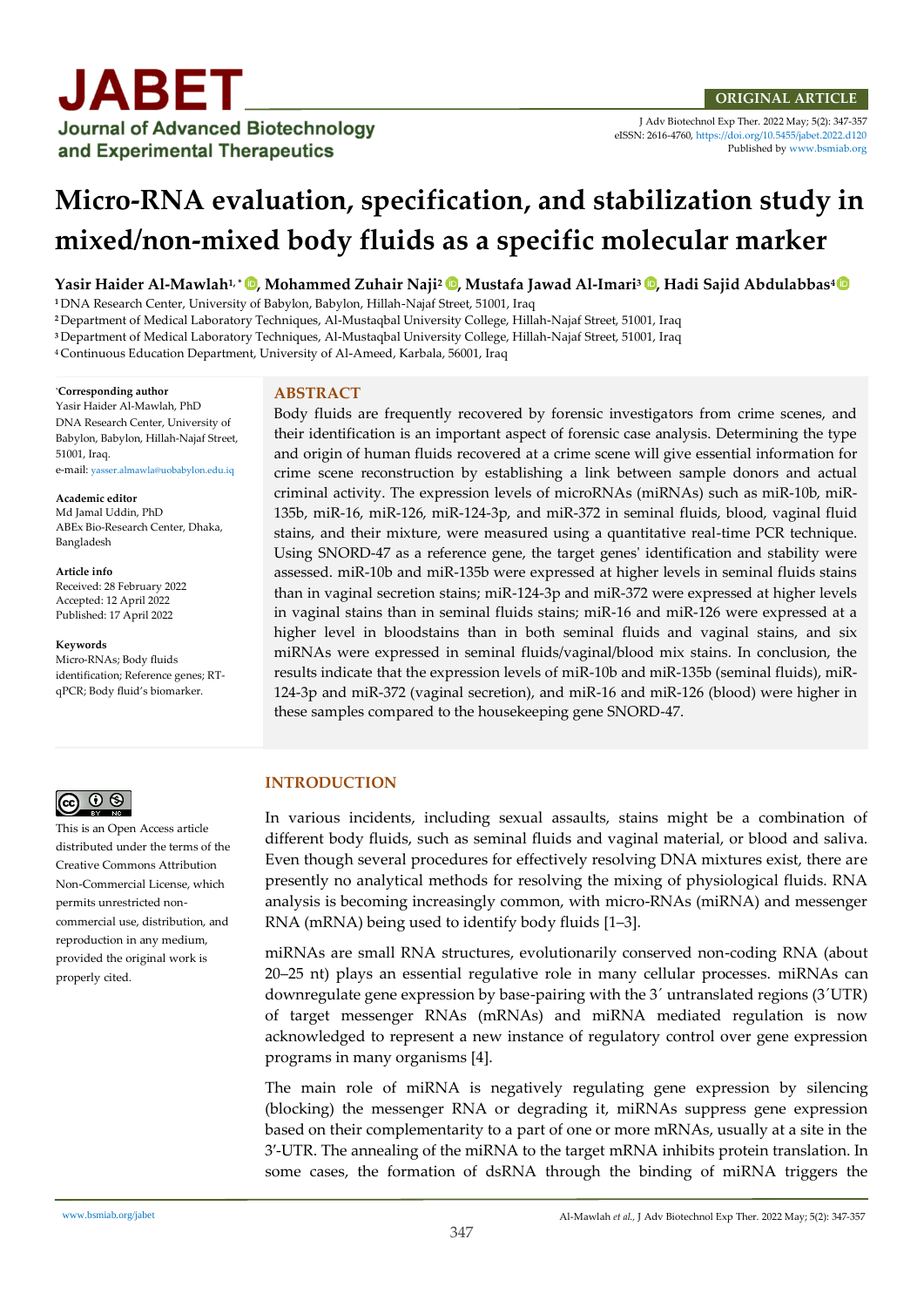degradation of the mRNA transcript, although, in other cases, it is thought that the miRNA complex blocks the protein translation machinery or otherwise prevents protein translation without causing the mRNA to be degraded [5].

The study of mRNA and miRNA expressions in bodily fluid, particularly in the last decade, has been a key emphasis. It can generate a DNA profile with evidential strength and provide important information on the origin of the bodily fluid. miRNAs are known to regulate gene expression inside the cells that make them, and they can also be released as extracellular molecules to regulate other cells or interact between cells [6]. miRNAs are expressed differently in various cell types, according to their expression levels, suggesting the potential application of miRNAs in identifying cell types and tissues [7]. One of the major challenges in utilizing miRNAs as body fluid identification markers are their stability inside the samples. Seminal fluids can be detected on materials or clothes in sexual assault cases, and they may also be collected from the victim's body. Vaginal secretions are one of the most important forensically relevant bodily fluids [4]. Vaginal secretions, unlike other body fluids, lack specific proteins that can be used to identify them with traditional protein-depending on methods, making their detection impossible. miRNAs have recently been explored as an alternative tool for the identification of forensic body fluids [8].

It has been suggested that miRNAs can be employed as potential markers for body fluid recognition in forensic science. For instance, previous studies reported miRNA markers that could be used to detect seminal fluids are miR-10b and miR-135b and vaginal secretions were miR-124-3p and miR-372 [4,7–10]. Meanwhile, another study showed that miR-16 and miR-451 could be used as biomarkers for bloodstain [9,10]. Therefore, the goal of this study is to see how mixed samples or stains such as seminal fluids and vaginal secretions, blood and vaginal secretions, and blood and seminal fluids affected the expression of miR-10b and miR-135b, miR-124-3p and miR-372, miR-16, and miR-126 in fresh and dried samples.

## **MATERIALS AND METHODS**

## **Collection and preparation of samples**

Healthy volunteers provided five samples of seminal fluid, vaginal secretions, and bloodstain. Male donors donated freshly ejaculated sperm in sealed Falcon tubes, which were subsequently transferred to sterile cotton swabs. Vaginal secretions were obtained using a sterile cotton-tipped swab, and the mixture of seminal fluids and vaginal secretions were mixed with various amounts, while venipuncture was used to draw blood into EDTA vials. All samples were dried at room temperature in the dark for two weeks before being processed for RNA extraction.

Every volunteer was introduced with written informed permission. This research received ethical approval (DSM/HO-16642) for scientific research from the Ministry of Health MOH and Ministry of Higher Education and Scientific Research (MOHESR) ethics committees in Iraq.

## **Selection of miRNA**

miR-10b and miR-135b were chosen for seminal fluids, whereas miR-124-3p and miR-372 were chosen for vaginal secretions, and miR-16 and miR-126 were selected for bloodstain [4,7–10], and all markers for mixed seminal fluids/vaginal secretions, blood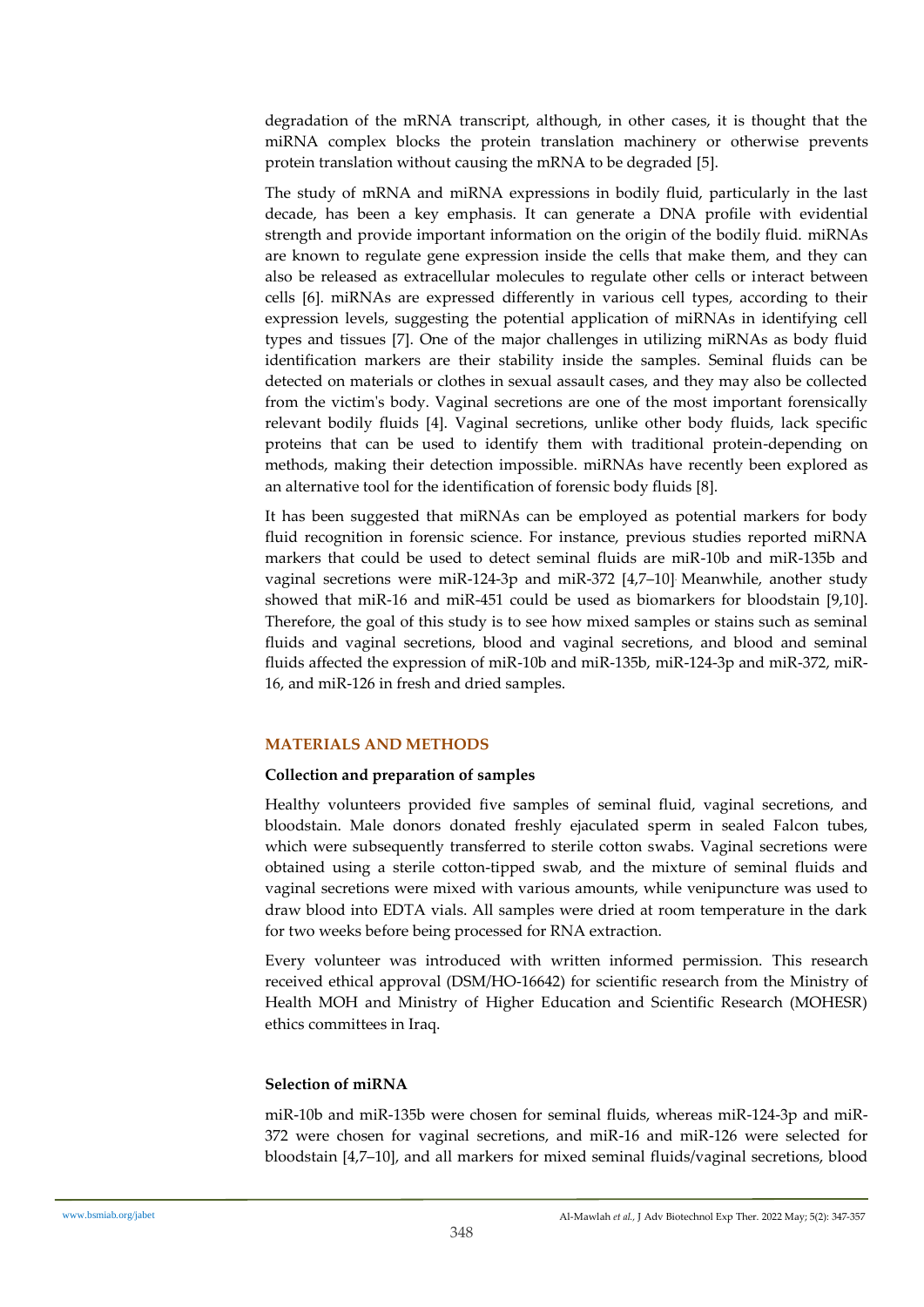stains/vaginal secretions and bloodstains/seminal fluids. For all samples, SNORD-47 was chosen as the housekeeping gene to normalize miRNA expression levels.

## **RNA analysis**

Total RNA was extracted using the RNAzol RT reagent (Sigma-Aldrich/USA), as directed by the manufacturer. The yield and integrity of RNA were measured.

A housekeeping gene was used in a normalization strategy to calculate the sample's RQ (Relative Quantification) [11]. SNORD-47 was previously characterized as a housekeeping transcript for miRNA normalization in the context of expression measurement in a variety of biological samples [12]. Other housekeeping genes for forensically related body fluids have been proposed and should be considered in the future [13]. A Microspectrophotometer nanodrop (Biodrop / UK) device was used to evaluate the concentration and purity of samples at 260 nm and 280 nm. Pure RNA A260/280 ratios typically range from 1.8 to 2.2. Total RNA was isolated from three body fluids samples and utilized in the MiRNA All-In-One cDNA Synthesis Kit from abm / USA for cDNA synthesis.

The Bright Green miRNA qPCR Master Mix reverse transcription and RT-qPCR experiments were performed according to the manufacturer's instructions. The expression level of the reference gene was measured in triplicates in all samples with the negative control. RT-PCR mixture was in total 20  $\mu$ l including 10  $\mu$ l (1x) Bright Green miRNA qPCR Master Mix, 300 nM for each primer, 3 μl cDNA product. thermocycler set up was 95̊C for 10 minutes, followed by 40 cycles of 95̊C for 10 seconds, followed by 63̊C for 15 seconds, and a 30-second extension at 72̊C.

## **Statistical analysis**

SPSS statistical program for social sciences was used to analyse the data (version 20.0 for Windows, SPSS, Chicago, IL, USA) [14].

## **RESULTS**

## **Expression of miRNA**

SNORD-47 was used to compare the miRNA targets that were examined. The average CT value was calculated using the triplicates of each sample.  $CT = CT$  (Target miRNA) –CT (Endogenous Control) was computed by subtracting the average CT for the endogenous control from the target miRNA of interest [11]. The expression of miRNAs target genes in the mixture of vaginal secretions and seminal fluid samples were varied according to fluids concentration which was prepared as opposite concentrations sorting as shown in Table 1.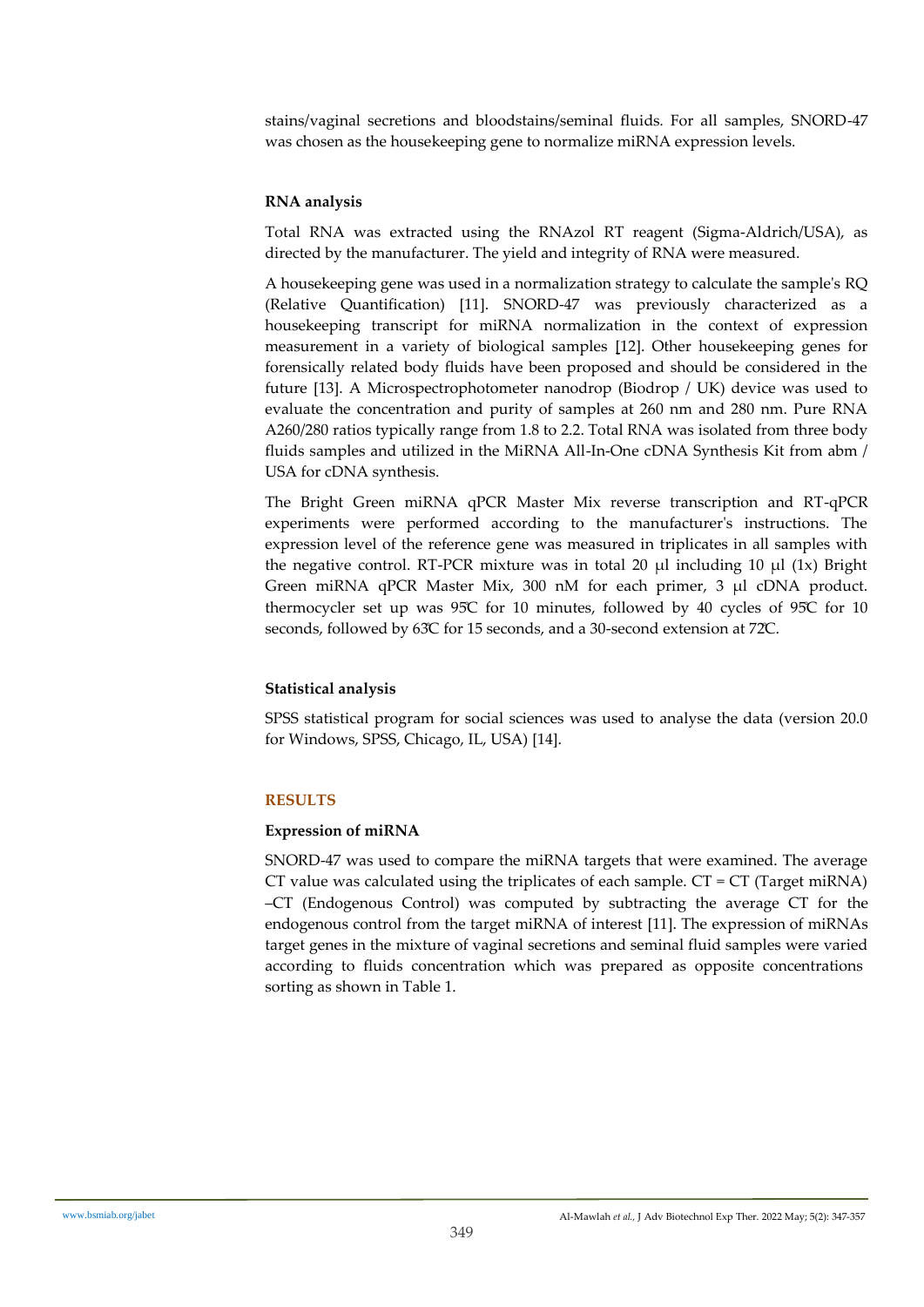| Untreated      | (Conc. ng) | Ct            |                |            |           | $\Delta$ Ct |               |                                |             |             |  |
|----------------|------------|---------------|----------------|------------|-----------|-------------|---------------|--------------------------------|-------------|-------------|--|
| Samples No.    | S/V.S.     | $m$ i $R-10b$ | $m$ i $R-135b$ | miR-124-3p | $miR-372$ | <b>HKG</b>  | $m$ i $R-10b$ | $m$ i $R-135b$                 | miR-124-    | miR-        |  |
|                |            | <b>Ct</b>     | <b>Ct</b>      | <b>Ct</b>  | Ct        | SNORD-47    | $\Delta$ Ct   | $\Delta \mathsf{C} \mathsf{t}$ | 3p          | 372         |  |
|                |            |               |                |            |           | <b>Ct</b>   |               |                                | $\Delta$ Ct | $\Delta$ Ct |  |
| M1             | 100/0      | 20.205        | 21.435         | NR         | NR        | 19.28       | 0.92          | 2.15                           | NR.         | NR          |  |
| M <sub>2</sub> | 80/20      | 20.88         | 22.22          | 27.48      | 25.07     | 19.88       | 0.99          | 2.33                           | 7.59        | 5.19        |  |
| M <sub>3</sub> | 60/40      | 21.54         | 23.28          | 24.64      | 23.98     | 19.61       | 1.93          | 3.66                           | 5.02        | 4.37        |  |
| M4             | 40/60      | 21.48         | 23.285         | 24.22      | 23.34     | 19.45       | 2.025         | 3.83                           | 4.76        | 3.89        |  |
| M <sub>5</sub> | 20/80      | 22.77         | 23.28          | 24.1       | 23.22     | 19.45       | 3.325         | 3.83                           | 4.65        | 3.77        |  |
| M6             | 0/100      | NR            | NR             | 24.17      | 22.89     | 19.58       | NR            | NR                             | 4.58        | 3.31        |  |

**Table 1**. The average of Ct and ΔCt values for mixed seminal fluid and vaginal secretion stain.

S: seminal fluids, V.S.: vaginal secretion, HKG: housekeeping gene, NR: nonreadable, Conc.: concentration.

MiR-10b and miR-135b were expressed at higher levels in the presence of seminal fluids and decreased with seminal fluids concentration decreasing until reach zero expression when the concentration of the seminal fluid is zeroed. while miR-124-3p and miR-372 were also expressed at higher levels in the presence of vaginal secretions stains than in seminal fluids stains as shown in in Table 1. The analysis of mixed blood/seminal fluids stains showed that miR-16 and miR-126 were expressed at higher levels in the presence of bloodstains and decreased with blood concentration decreasing until reach zero expression when the blood concentration is zeroed, the same for miR-10b and miR-135b in seminal fluids stains (Table 2). MiR-16 and miR-126 in a mixture of bloodstain and vaginal secretions were also expressed only in presence of bloodstain, and the same results for miR-124-3p and miR-372 were expressed only in presence of vaginal secretion stains (Table 3). Six miRNAs were expressed in seminal fluids/vaginal secretions, blood/seminal fluids and blood/vaginal secretion as a mixed stain but show lower expression levels in stored samples than in fresh samples (Table 1-3).

**Table 2**. The average of Ct and ΔCt values for mixed blood and seminal fluids stain.

| <b>Untreated</b> | $Conc.$ $(ng)$ | <b>Ct</b> |           |               |                | $\Delta$ Ct         |             |             |               |                |  |
|------------------|----------------|-----------|-----------|---------------|----------------|---------------------|-------------|-------------|---------------|----------------|--|
| Samples No.      | B/S            | $miR-16$  | $miR-126$ | $m$ i $R-10b$ | $m$ i $R-135b$ | <b>HKG SNORD-47</b> | $miR-16$    | $miR-126$   | $m$ i $R-10b$ | $m$ i $R-135b$ |  |
|                  |                | <b>Ct</b> | <b>Ct</b> | <b>Ct</b>     | <b>Ct</b>      | <b>Ct</b>           | $\Delta$ Ct | $\Delta$ Ct | $\Delta$ Ct   | $\Delta$ Ct    |  |
| M7               | 100/0          | 23.66     | 23.575    | NR            | NR.            | 19.4                | 4.26        | 4.17        | NR            | NR             |  |
| M8               | 80/20          | 23.8      | 23.64     | 28.5          | 24.2           | 19.01               | 4.79        | 4.63        | 9.49          | 5.19           |  |
| M9               | 60/40          | 24.18     | 23.80     | 28.27         | 23.985         | 19.21               | 4.96        | 4.59        | 9.06          | 4.77           |  |
| M10              | 40/60          | 25.91     | 25.9      | 24.29         | 23.31          | 19.26               | 6.64        | 6.63        | 5.03          | 4.04           |  |
| M11              | 20/80          | 27.9      | 26.43     | 23.52         | 22.2           | 18.92               | 8.97        | 7.50        | 4.595         | 3.27           |  |
| M12              | 0/100          | NR        | NR        | 23.39         | 22.04          | 19.1                | NR          | NR          | 4.29          | 2.94           |  |

B: bloodstain, S.: seminal fluids, HKG: housekeeping gene, NR: nonreadable, Conc.: concentration.

**Table 3**. The average of Ct and ΔCt values for mixed blood and vaginal secretion stain.

| <b>Untreated</b> | (Conc. ng) | <b>Ct</b>    |           |              |           | $\Delta$ Ct         |             |             |              |             |
|------------------|------------|--------------|-----------|--------------|-----------|---------------------|-------------|-------------|--------------|-------------|
| Samples No.      | B/V.S.     | $m$ i $R-16$ | $miR-126$ | $miR-124-3p$ | miR-372   | <b>HKG SNORD-47</b> | $miR-16$    | $miR-126$   | $miR-124-3p$ | $miR-372$   |
|                  |            | <b>Ct</b>    | <b>Ct</b> | <b>Ct</b>    | <b>Ct</b> | <b>Ct</b>           | $\Delta$ Ct | $\Delta$ Ct | $\Delta$ Ct  | $\Delta$ Ct |
| M13              | 100/0      | 23.75        | 24.07     | NR           | NR        | 19.5                | 4.25        | 4.57        | NR           | NR          |
| M14              | 80/20      | 23.78        | 24.06     | 24.89        | 24.84     | 19.07               | 4.70        | 4.98        | 5.82         | 5.77        |
| M15              | 60/40      | 24.02        | 23.72     | 23.82        | 23.97     | 18.45               | 5.56        | 5.27        | 5.37         | 5.52        |
| M16              | 40/60      | 26.18        | 26.39     | 23.30        | 23.39     | 18.27               | 7.91        | 8.12        | 5.03         | 5.12        |
| M17              | 20/80      | 26.80        | 26.57     | 25.16        | 25.90     | 21.59               | 5.21        | 4.98        | 3.57         | 4.31        |
| M18              | 0/100      | NR           | NR        | 23.735       | 24.24     | 20.09               | NR          | NR          | 3.64         | 4.14        |

B: bloodstain, V.S.: vaginal secretion, HKG: housekeeping gene, NR: nonreadable, Conc.: concentration.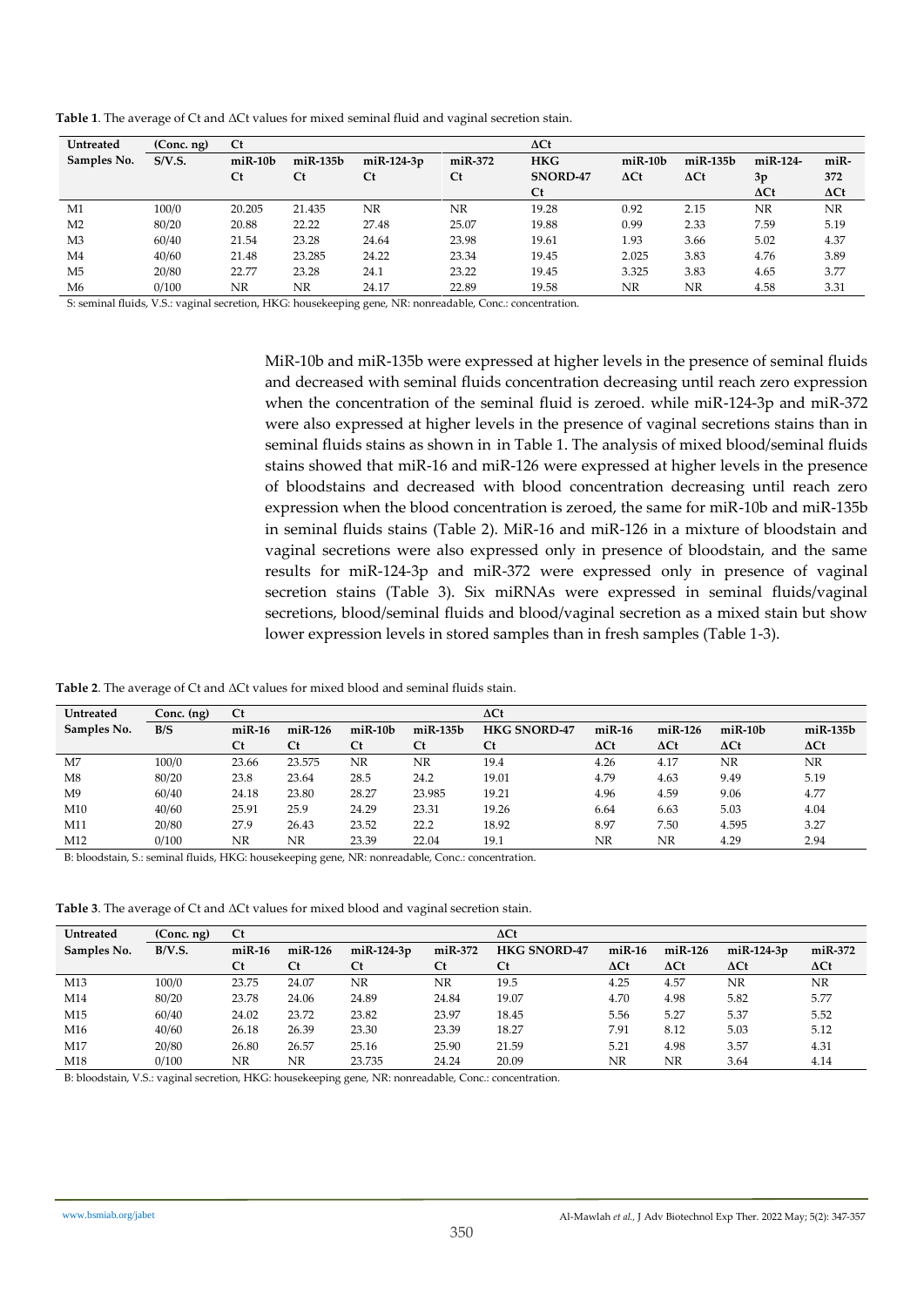#### **Stability of miRNAs**

A mixture of bodily fluid stains was incubated at room temperature for two weeks in a dark and dry environment to examine the stability of miRNAs.

The purpose of this test is to investigate the potential of miRNAs to be used as markers for certain bodily fluids and to examine the durability of miRNAs in samples over time. The specificity of targeted miRNAs is important, since being used to detect the most unique and specific miRNA to the targeted body fluids. However, not all miRNA has the same quantity in body fluids. Besides, a variety of events such as different diseases or metabolic pathways affects the number of miRNAs in fluids [15].

Figure 1A show the gene expression of miRNAs with fresh stains that have not been stored. The results of this research demonstrate that the expression levels of miR-10b and miR-135b (seminal fluids), miR-124-3p, and miR-372 (vaginal secretion) were

higher in these samples compared to the gene expression levels of mixed seminal fluids/vaginal secretions stain that was kept in the dark at room temperature for two weeks (treated sample) which show lower fold expression (Figure 1B).

Real-time PCR shows magnificent results of microRNA genes of vaginal secretion (miR-124-3p and miR-372) in samples M1 and Mt1 (Figure 1A and B), while all vaginal secretions showed no Ct values in contrast to microRNA genes of seminal fluids (miR-10b and miR135b) in sample M6 and Mt6, that make miR-10b and miR135b are a very suitable marker for seminal fluids also for miR-124-3p and miR-372 are very suitable for vaginal secretions.

For treated mixed sample seminal fluid/vaginal secretion which was stored in dark at room temperature for two weeks, the results are shown in Figure 1B, the sample Mt2 where the concentration 20ng of vaginal secretion RNA concentration, the expression fold was very low for both miR-372 and miR-124-3p and that may be due to the majority of microRNA in vaginal secretion are extracellularly making it more affected by environmental conditions during the time comparing to microRNA of seminal fluids which were found as extra and intracellular (inside strong disulfide structure of semen) which were more protected to withstand environmental conditions [16].

A recent study on a variety of samples including seminal fluids, saliva, blood, and menstrual blood indicated that miR-10b and miR-135b were presented in higher levels in seminal fluids, although they were stored for a year in the dark at room temperature [17].



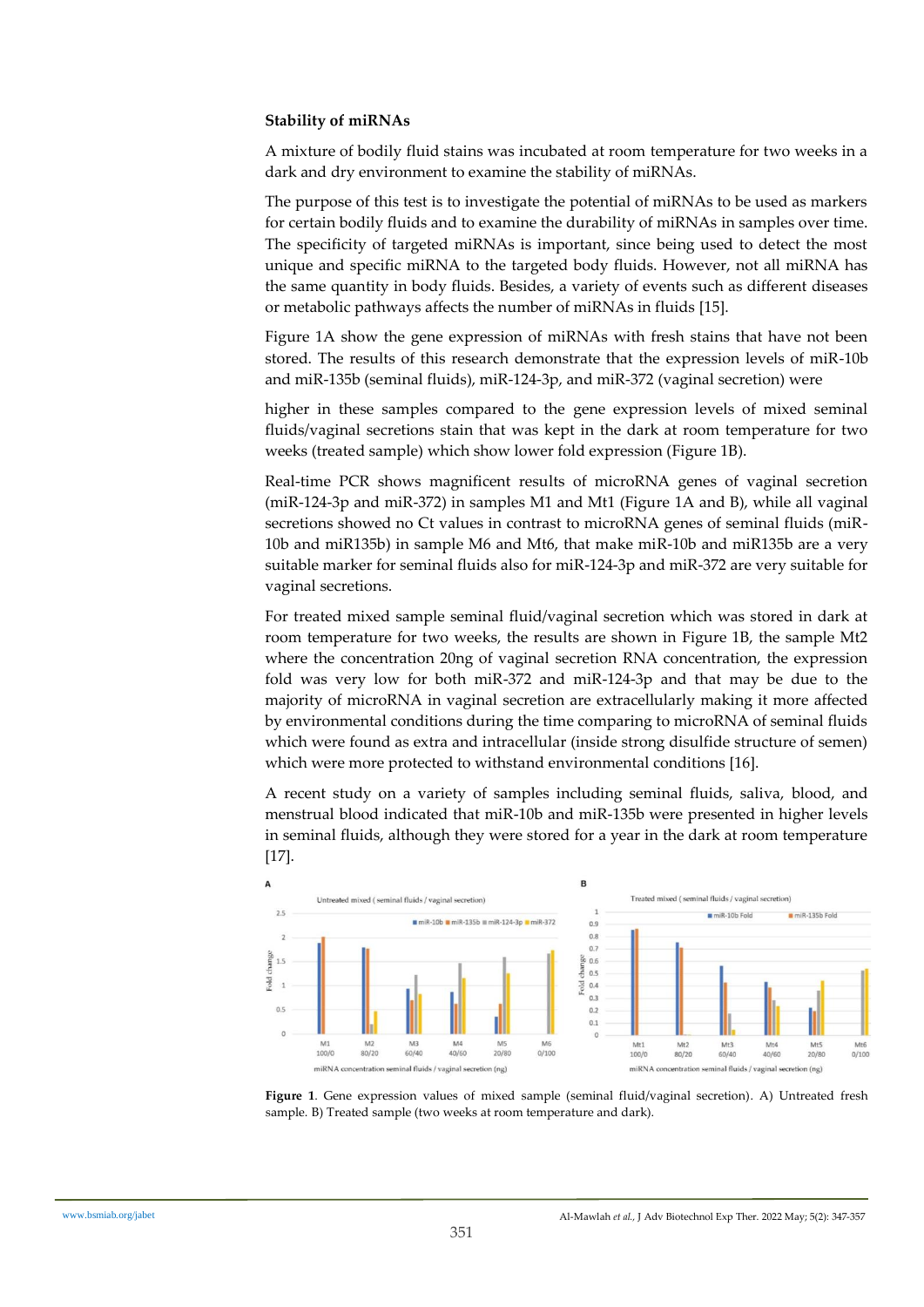#### **Stability of miRNAs expression in mixed fluids**

Analysis of miRNAs in mixed blood/seminal fluids fresh samples showed that miR-16 and miR-126 expression levels were higher in bloodstain while the expression levels of miR-10b and miR-135b were higher in seminal fluids stain (Figure 2A), further analysis showed that miRNAs are detectable as a unique miRNA gene to bloodstain as well as the miR-10b and miR-135b to seminal fluids even after storage in dark at room temperature (Figure 2B), it has been found that the expression levels of miR-451, miR-150 and miR-126 were unchanged and very stable even after two weeks of storage in dark at room temperature (gene expression still about 1.5. for miR-150 and miR-451, while miR-126 expression decreased from 1.7 in fresh to 1.5 in treated samples), meanwhile, the expression levels of miR-16 was lower but still detectable (1.3) in fresh samples and 0.68 in treated samples) [18].



**Figure 2**. Gene expression values of mixed sample (blood/seminal fluid). A) Untreated fresh sample. B) Treated sample (two weeks at room temperature and dark).



**Figure 3**. Gene expression values of mixed sample (blood/vaginal secretion). A) Untreated fresh sample. B) Treated sample (two weeks at room temperature and dark).

Blood/vaginal secretion stain mixture at its fresh untreated state showed that miR-16 and miR-126 (bloodstain) and miR-124-3p and miR-372 (vaginal secretion stain) were expressed higher (Figure 3A), the treated mixed samples which were stored in dark at room temperature also showed stable expression (Figure 3B), while, miR-16 and miR-126 genes were still detectable and uniquely not expressed in the absence of bloodstain, while miR-124-3p and miR-372 were also detected as unique miRNA gene to vaginal secretion stain but with lower expression level in comparison to miRNAs gene of vaginal secretion in blood/seminal fluids mixture.

Another study indicated the absence of miR-124-3p, miR-214 and miR-891in menstrual blood after storing for 1 month at room temperature under light [19].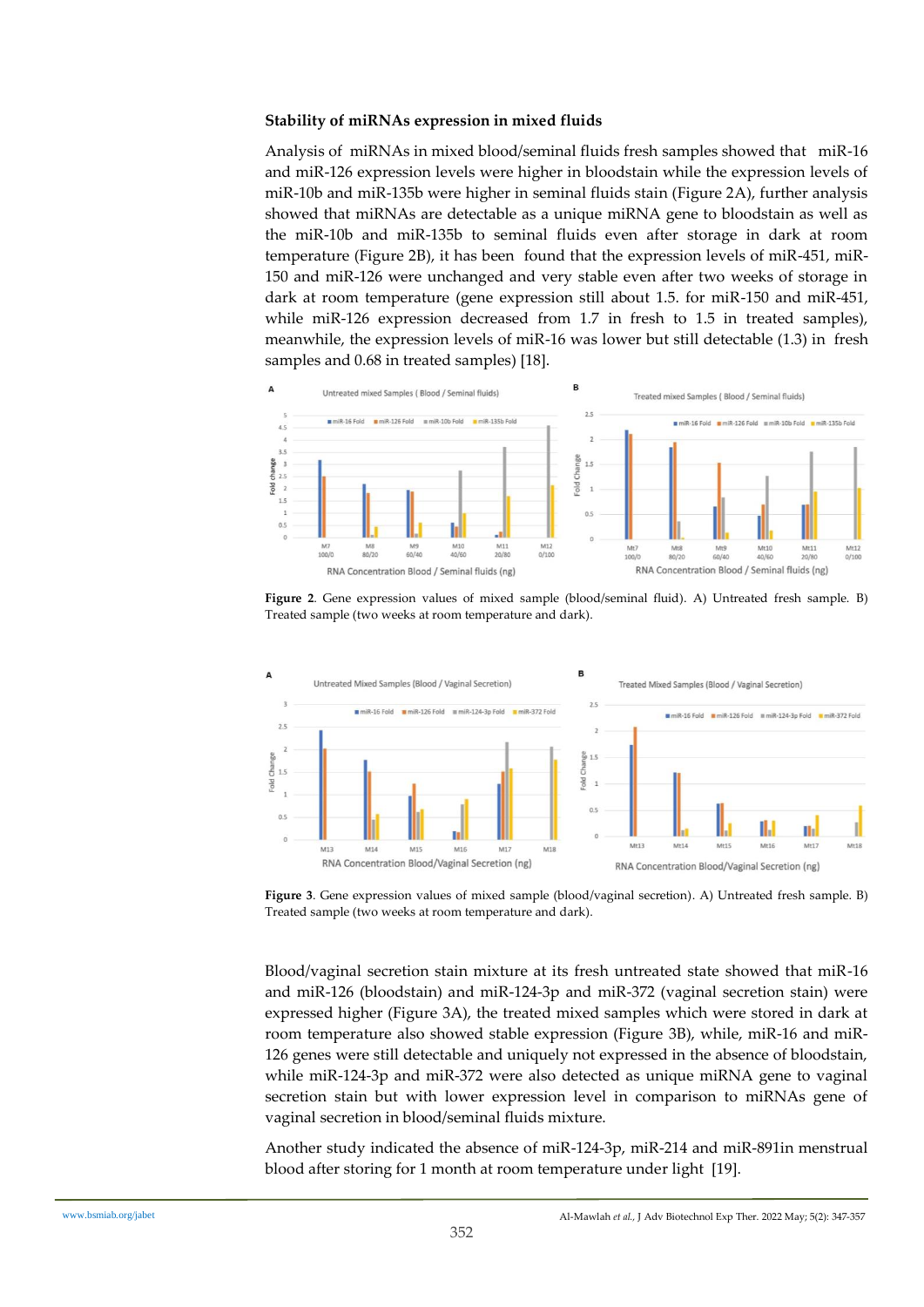At a crime scene, the ability to distinguish between various kinds of bodily fluids is also critical. A prior investigation using Raman spectroscopy failed to distinguish between cat, dog, and human blood samples [20]. Dry traces of bodily fluids such as blood, seminal fluids, saliva, vaginal fluid, and perspiration were analyzed using Raman microspectroscopy, which uses non-actinic (non-destructive) near-infrared light [21]. According to studies of miRNA stability in various settings, miRNAs tend to degrade in samples exposed to strong chemicals and environmental conditions [22]. Zubakov and his colleagues found that the stability of miRNAs in old samples did not seem to be deteriorated when samples were stored at room temperature for one year [23].

As shown in Figure 4A the expression levels of vaginal secretions miRNA in mixed samples (vaginal secretion/seminal fluids) which miR-124-3p and miR-372 decreased significantly between fresh and treated samples as following significance: miR-124-3p: 0.009 and miR-372: 0.008 at P-value  $\leq$  0.05. This means all miRNA markers of vaginal secretion in mixed samples were affected similarly by storing and the decreases were about 0.3-0.5 for vaginal secretion miRNA genes showing that miR-372 and miR-124-3p were not stable for storing, hence, it is not suitable to be chosen as a marker for vaginal secretion fluids.

miR-10b and miR-135b in seminal fluids show no significant changes as follow: miR-10b: 0.089, miR135b: 0.090 at ( $P \le 0.05$ ), which increase the chance of miR-10b and miR-135b as a specific biomarker to seminal fluids stains.



**Figure 4**. miRNAs gene expression fold differed significancy between fresh and treated mixed samples, A) Seminal fluids and vaginal secretions (Sig. of miR-10b: 0.089, miR135b: 0.090, miR-124-3p: 0.009 and miR-372: 0.008, P value ≤ 0.05). B) Blood and seminal fluids (Sig. of miR-16:0.526, miR-126:0.954, miR-10b: 0.323, miR135b: 0.110, P value ≤ 0.05). C) Blood and vaginal secretion (Sig. of miR-16:0.82, miR-126:0.954, miR-124- 3p: 0.21, miR-372: 0.198, P value ≤ 0.05).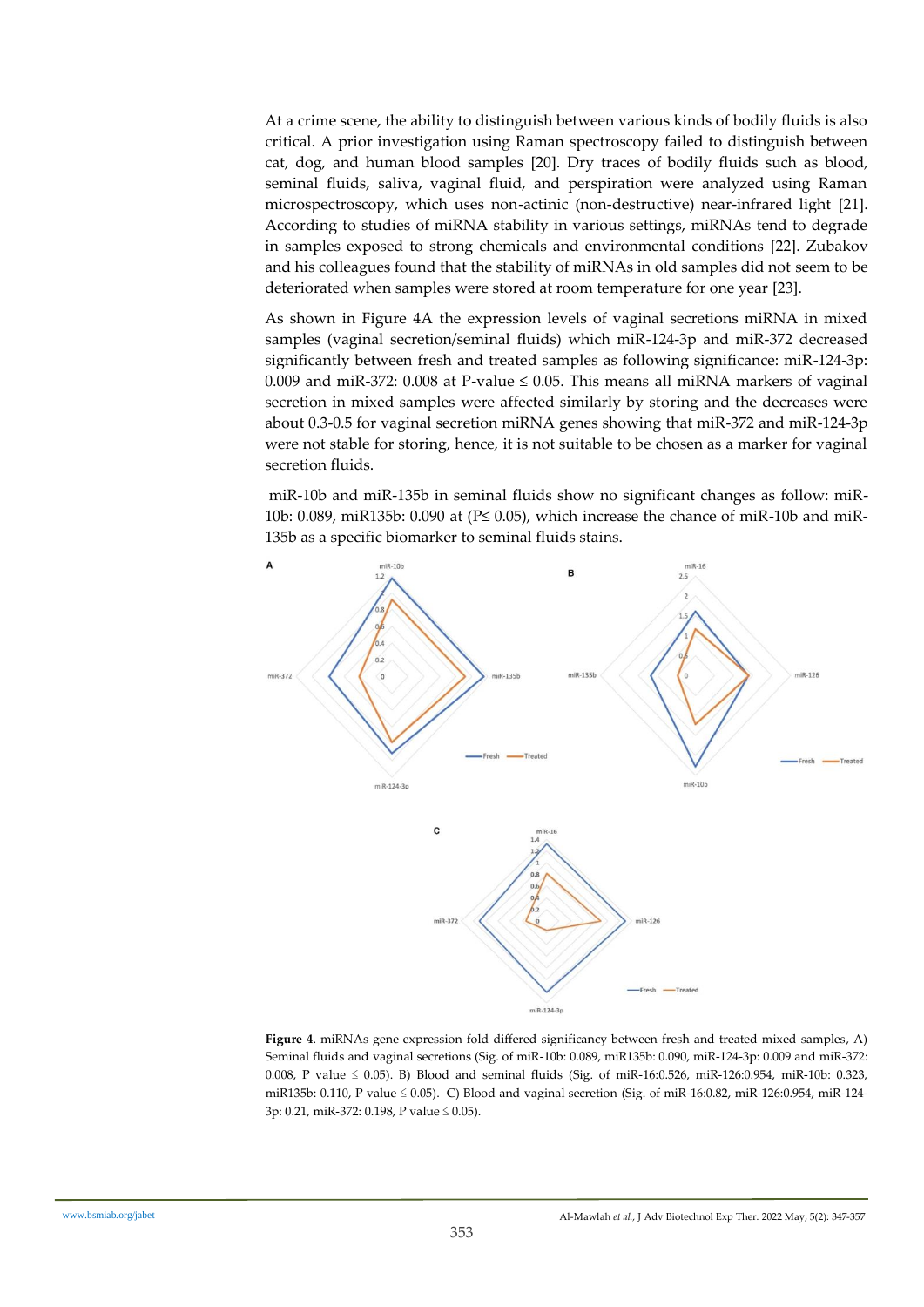Figure 4B shows that the gene`s expression of mixed miRNA genes which were miR-10b, miR-135b for seminal fluids and miR-16, miR-126 for blood samples were showed no significant change at  $P \leq 0.05$  in treated samples with the following significance: miR-10b: 0.323 and miR135b: 0.110) comparing to fresh samples, the same results shown for miR-16 and miR-126 for bloodstain were also showed no significant change as follow: miR-16: 0.526 and miR-126: 0.954. This means all miRNA markers in mixed samples (blood/seminal fluids) were stable after storing due to no significant change between fresh and treated mixed samples, except miR-126 in blood samples which shows higher stability with almost no change in its levels in treated samples, suggesting that miR-126 is the most stable one after storing and that increases the chance of being selected as a marker for blood samples. Figure 4C show the gene's expression fold of mixed (blood / vaginal secretion) miRNA genes which were miR-124-3p and miR-372 for vaginal secretion were significantly decreased at ( $P \le 0.05$ ) in treated samples (miR-124-3p: 0.045 and miR-372: 0.032) in contrast to fresh samples, while miR-16 and miR-126 for bloodstain were showed no significant changes (miR-16: 0.323, miR-126: 0.405) between fresh and treated samples showing that all miRNA markers in mixed samples were affected by storing except the miR-126 and miR-16 genes in blood samples, implying its higher stability, thus, miR-126 and miR-16 are the most stable miRNAs after storing which increases their chance to be.

## **DISCUSSIONS**

The main idea of this study was to evaluate the miRNA as a specific molecular marker for three fluids (blood, seminal fluids, vaginal secretions, and their mix) fresh and stored. The results briefly show that miR-16 and miR-126 are strongly stable biomarkers for bloodstain even after storage for two weeks when they were found as a mixed sample (as a simulation of the crime scene) in both states, fresh and stored mixed samples, while miR-124-3p and miR-372 show good response as a specific biomarker for vaginal secretion but with less stability after storing comparing to blood and seminal fluids miRNAs.

While miRNA-16 and miRNA-126 show very stable and specific markers for bloodstains in fresh and treated mixed samples. miRNAs stability was important to make this study complete since the detection of old or deteriorated forensic samples is a challenge due to the degradation of samples in forensic crime scenes as a result of exposure to all unfavorable conditions like humidity, temperature, sunlight, etc. [24]. Because of their small length of 18-25 nucleotides, degradation has a lower influence on miRNAs (miRNA) than it does on mRNA. Since 2009, a group of researchers has been assessing the feasibility and usefulness of forensic miRNA and miRNA expression analysis using quantitative PCR (qPCR) in forensic situations [15,24]. A recent study on a variety of samples including seminal fluids, saliva, blood and menstrual blood indicated that miR-10b and miR-135b were presented in higher levels in seminal fluids, in spite of the fact that they were stored for a year in the dark at room temperature [17]. It has been found that the expression levels of miR-451, miR-150 and miR-126 were unchanged and very stable even after two weeks of storage in dark at room temperature (gene expression still about 1.5. for miR-150 and miR- 451, while miR-126 expression decreased from 1.7 in fresh to 1.5 in treated samples), meanwhile, the expression levels of miR-16 was lower but still detectable (1.3) in fresh samples and 0.68 in treated samples) [18]. Another study indicated the absence of miR-124-3p, miR-214 and miR-891in menstrual blood after storing for 1 month at room temperature under light [19]. Besides, it has been evidenced that miR-124-3p and miR-372 were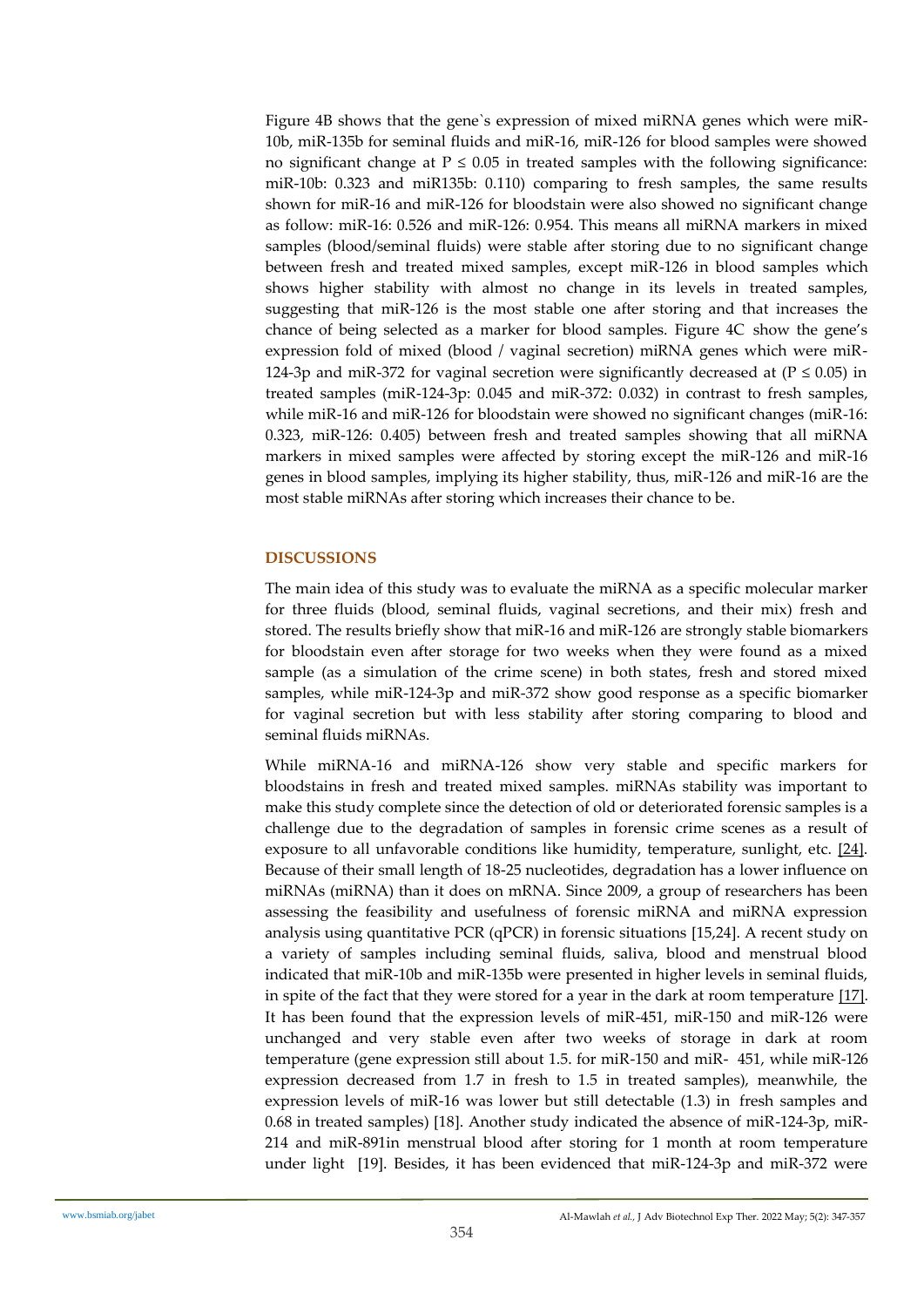decreased significantly after storage for two weeks and sensitivity was also weak compared to blood miRNA which was miR-451 and miR-16 [25].

The long-term preservation of miRNA molecules in dry circumstances might be due to a variety of factors. According to Fordyce and colleagues, drying a sample lowers the activity of RNases, which protects the nucleic acid against destruction. Another explanation for RNA stability might be their capacity to withstand hydrolytic depurination due to stronger N-glycosidic bonds and depyrimidination processes, as well as their capacity to create secondary and tertiary structures that limit phosphodiester bond hydrolysis [26].

For instance, it has been evidenced that the presence of AU-rich motifs in the RNA sequence is linked to the rate of RNA degradation in live cells [27]. As a result, this issue should be considered when choosing RNA markers for medical purposes. Micro– RNA is particularly persistent postmortem due to its capacity to bind to proteins and subcellular compartmentalization [28].

## **CONCLUSION**

In conclusion, this study found that miR-16 and miR-126 are strongly stable biomarkers for bloodstain even after storage for two weeks when they were found as a mixed sample (as a simulation of the crime scene) in both states, fresh and stored mixed samples, while miR-124-3p and miR-372 show good response as a specific biomarker for vaginal secretion but with less stability after storing comparing to blood and seminal fluids miRNAs. While miRNA-16 and miRNA-126 show very stable and specific markers for bloodstains in fresh and treated mixed samples. As a result, these miRNAs can be used to identify criminal body fluids samples at crime scenes when they were mixed together (Figure 5).

![](_page_8_Figure_5.jpeg)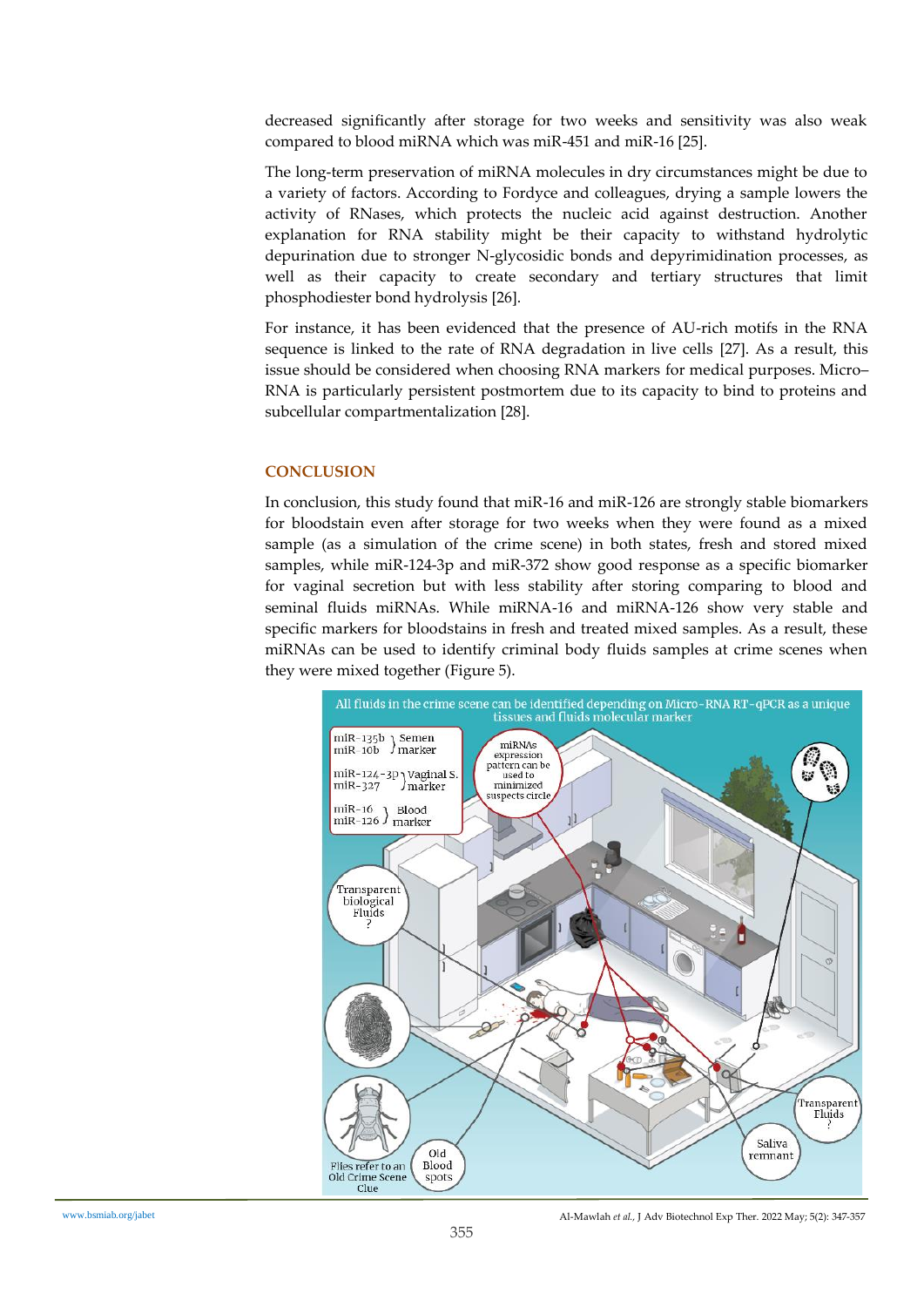**Figure 5.** Summary of the study. It shows the fluid that might be found in a crime scene especially when it's found mixed with one or more another type of fluid, and the role of micro-RNA molecules to identify each type of fluid considering that the micro-RNA molecules are tissue-specific molecules. The figure is created with *BioRender.com*.

#### **ACKNOWLEDGEMENT**

This research received no external funding. The authors would like to thank Dr Lubna Albayati. Pune for their kind support with all laboratory equipment and provide the suitable facilities to make this work done.

#### **AUTHOR CONTRIBUTIONS**

Conception and design of study: Yasir Haider Al-Mawlah and Mohammed Zuhair Naji. Drafting the manuscript: Mustafa Jawad Al-Imari and Hadi Sajid Abdulabbas. Analysis and/or interpretation of data: Yasir Haider Al-Mawlah.

#### **CONFLICTS OF INTEREST**

There is no conflict of interest among the authors.

#### **REFERENCES**

- [1] Zubakov D, Kokshoorn M, Kloosterman A, Kayser M. New markers for old stains: Stable mRNA markers for blood and saliva identification from up to 16-year-old stains. International Journal of Legal Medicine. 2009;123(1):71–4.
- [2] Li Z, Peng D, Tian H, Wang J, Xia Y, Zhang L, Bai P. Expression changes of microRNAs in menstrual blood samples of different menstrual cycle collection days. Forensic Science International: Genetics Supplement Series. 2017;6:e159–61.
- [3] Lynch C, Fleming R. A review of direct polymerase chain reaction of DNA and RNA for forensic purposes. Wiley Interdisciplinary Reviews: Forensic Science. 2019;
- [4] Hanson EK, Lubenow H, Ballantyne J. Identification of forensically relevant body fluids using a panel of differentially expressed microRNAs. Analytical Biochemistry. 2009 Apr 15;387(2):303–14.
- [5] Ying S, Chang DC, Lin S. Chapter 1 The MicroRNA. 2018;936:1–19.
- [6] Uchimoto ML, Beasley E, Coult N, Omelia EJ, World D, Williams G. Considering the effect of stem-loop reverse transcription and real-time PCR analysis of blood and saliva specific microRNA markers upon mixed body fluid stains. Forensic Science International: Genetics. 2013;7(4).
- [7] Silva SS, Lopes C, Teixeira AL, Sousa MJC de, Medeiros R. Forensic miRNA: Potential biomarker for body fluids? Forensic Science International: Genetics. 2015;14:1–10.
- [8] Mayes C, Seashols-Williams S, Hughes-Stamm S. A capillary electrophoresis method for identifying forensically relevant body fluids using miRNAs. Legal Medicine. 2018;30.
- [9] Williams G, Uchimoto ML, Coult N, World D, Beasley E. Body fluid mixtures: Resolution using forensic microRNA analysis. Forensic Science International: Genetics Supplement Series. 2013;4(1):e292–3.
- [10] Alshehhi S, Haddrill PR. Estimating time since deposition using quantification of RNA degradation in body fluid-specific markers. Forensic Science International. 2019;298:58–63.
- [11] Schmittgen TD, Livak KJ. Analysis of relative gene expression data using real-time quantitative PCR and the 2(-Delta Delta C(T)) Method. Methods. 2001;25(4).
- [12] Sun L, Jiang R, Li J, Wang B, Ma C, Lv Y, Mu N. MicoRNA-425-5p is a potential prognostic biomarker for cervical cancer. Annals of Clinical Biochemistry. 2017;54(1).
- [13] Sauer E, Extra A, Cachée P, Courts C. Identification of organ tissue types and skin from forensic samples by microRNA expression analysis. Forensic Science International: Genetics. 2017;28:99–110.
- [14] Iuliano A, Franzese M. Introduction to biostatistics. In: Encyclopedia of Bioinformatics and Computational Biology: ABC of Bioinformatics. 2018. p. 648–71.
- [15] Maiese A, Scatena A, Costantino A, di Paolo M, la Russa R, Turillazzi E, Frati P, Fineschi V. MicroRNAs as Useful Tools to Estimate Time Since Death. A Systematic Review of Current Literature. Diagnostics. 2021;11(1).
- [16] Barbu MG, Thompson DC, Suciu N, Cristian Voinea S, Cretoiu D, Predescu DV. Molecular Sciences The Roles of MicroRNAs in Male Infertility. 2021; Available from: https://doi.org/10.3390/ijms22062910